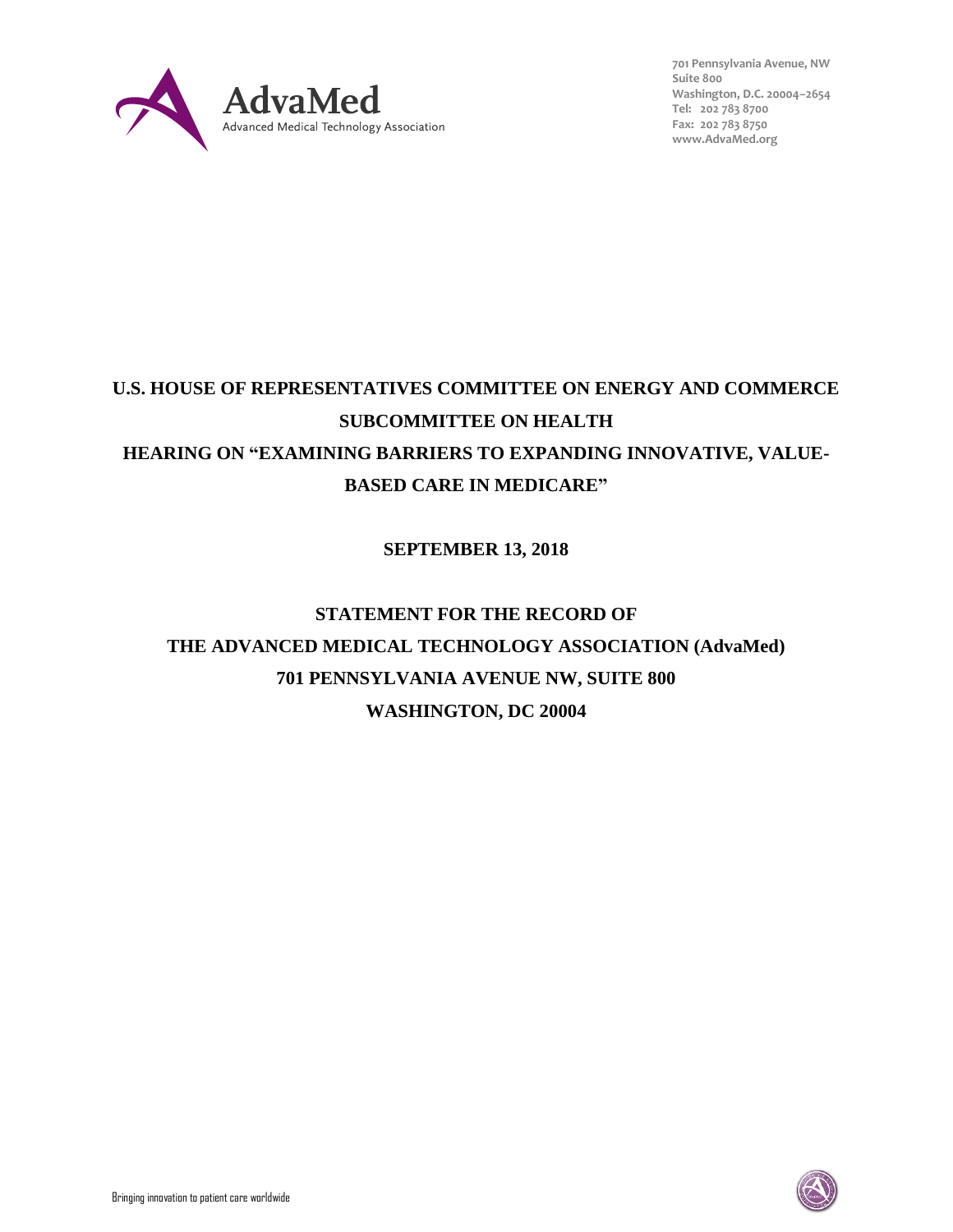

The Advanced Medical Technology Association (AdvaMed) appreciates this opportunity to submit comments to the Subcommittee for the hearing on "Examining Barriers to Expanding Innovative, Value-Based Care in Medicare." We welcome the Subcommittee's attention to this important topic and look forward to continuing to work with you and the members of the Energy and Commerce Committee as you consider legislative efforts to lower or remove barriers to valuebased arrangements.

AdvaMed is a trade association that represents the world's leading innovators and manufacturers of medical devices, diagnostic products, digital health technologies, and health information systems. Together, our members manufacture much of the life-enhancing health care technology purchased annually in the United States and globally. Our members are committed to the development of new technologies that allow patients to lead longer, healthier, and more productive lives. The devices made by AdvaMed members help patients stay healthier longer and recover more quickly after treatment, allow earlier detection of disease, and treat patients as effectively and efficiently as possible.

AdvaMed's medical technology manufacturer members are well-positioned to support the ongoing transformation of the healthcare industry to value-based care. Manufacturers are experts in how their technologies may affect clinical outcomes and have the specialized knowledge to design solutions to optimize care in a cost-effective manner—often using data generated from devices themselves. Medical technology manufacturers understand the importance of training, support services, data analytics, care coordination and other support for providers and patients to realize the potential of technology to improve outcomes and reduce costs.

AdvaMed supports a legal framework that protects patients and the federal health care reimbursement programs from fraud and abuse. Our member companies further recognize the importance of ensuring ethical interactions between medtech companies and providers so that medical decisions are centered on the best interests of the patient. That is why AdvaMed developed a Code of Ethics<sup>1</sup> (also known as the "*AdvaMed Code*") to distinguish beneficial interactions from those that may inappropriately influence medical decision-making. *Background on the Anti-Kickback Statute*

From the medtech industry's perspective, the primary barrier to broader engagement in patientcentered, Value-Based Arrangements (VBAs) is the deterring effect of the Federal Anti-Kickback Statute along with the narrow scope and outdated design of the existing regulatory safe harbors, which were designed for a fee-for-service/product (volume-based) framework. Our use of the term "Value-Based Arrangement" is limited to outcomes-based or results-based contracts, which are built around shared accountability for clinical outcomes and cost.

The Federal Anti-Kickback Statute (AKS) proscribes the knowing and willful offer, payment, solicitation, or receipt of any remuneration (directly or indirectly, overtly or covertly, in cash or in kind) in return for or to induce a referral of services or goods payable in whole or in part by a Federal health care program.<sup>2</sup> Congress enacted the AKS in 1972, in the context of Medicare's

<sup>&</sup>lt;sup>1</sup> AdvaMed Code of Ethics on Interactions with Health Care Professionals, [https://www.advamed.org/sites/default/files/resource/112\\_112\\_code\\_of\\_ethics\\_0.pdf](https://www.advamed.org/sites/default/files/resource/112_112_code_of_ethics_0.pdf)

<sup>2</sup> 42 U.S.C. § 1320a-7b(b)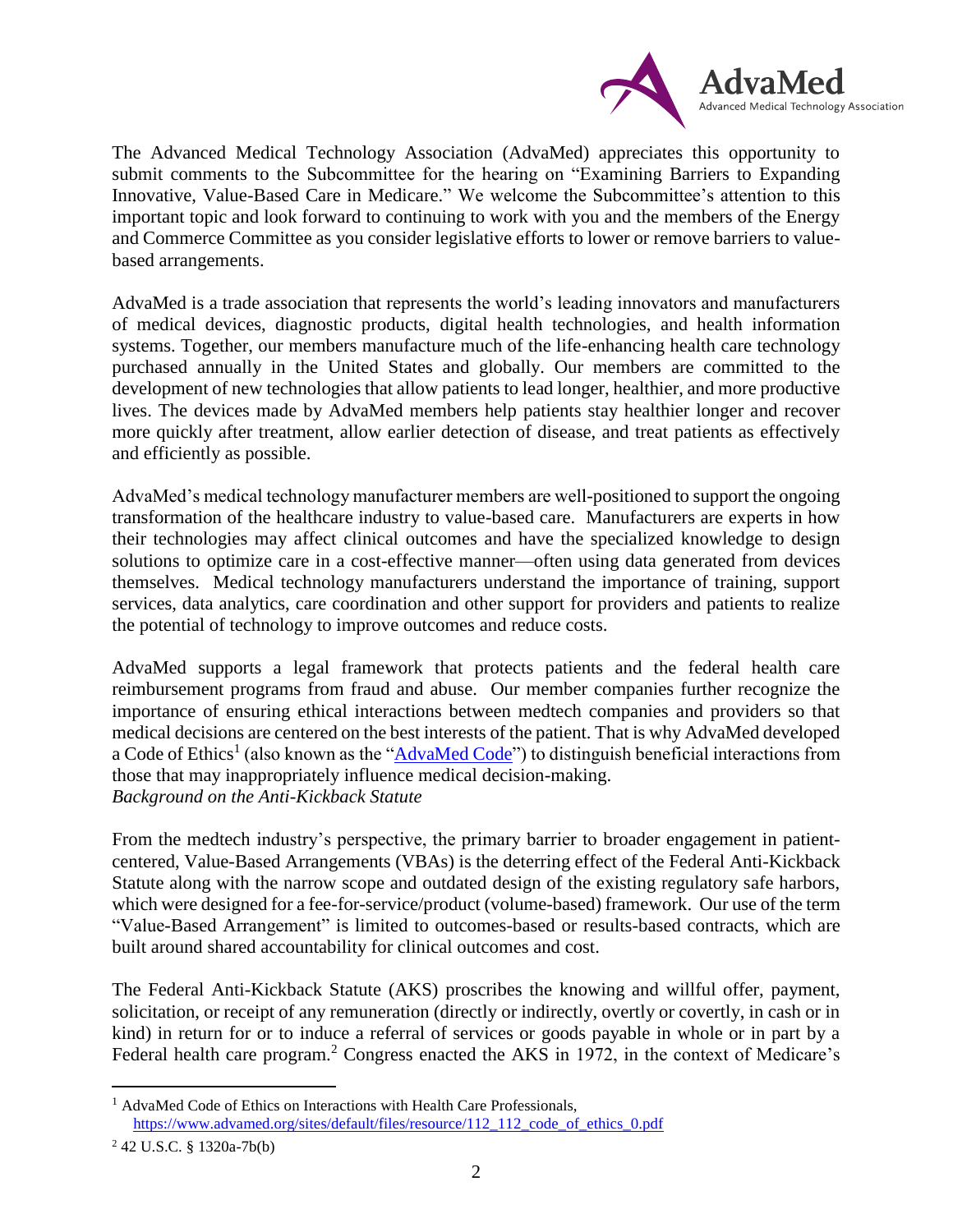

then-retrospective reimbursement system. In a fee-for-service/product environment, the AKS was intended to discourage overutilization of Medicare-reimbursed items and services by prescribers motivated by their own financial interest.<sup>3</sup> Congress was further concerned with: (1) possible harm to beneficiaries; (2) increased Medicare and Medicaid costs; and (3) the potential of kickbacks to freeze competing suppliers from the system, mask the possibility of government price reductions, and misdirect program funds.<sup>4</sup> The Anti-Kickback Statute originally prohibited only "bribes and kickbacks,"<sup>5</sup> but Congress extended its reach in 1977 by substituting "any remuneration" for the "bribes and kickbacks" language<sup>6</sup> and increasing the severity of the penalties from a misdemeanor to a felony.<sup>7</sup>

Aspects of VBAs at tension with the AKS include:

- (1) the services that must be bundled in to develop and operationalize the VBA (e.g., data collection, tracking, analysis, reporting);
- (2) the services and technologies that are a part of the solution to achieve the targeted outcome (e.g., care coordination, monitoring, optimizing care pathways, and technology integration to help clinicians make needed interventions); and
- (3) elements of the outcomes-based pricing (e.g., front end discounts, rebates, performance payments, and penalty payments) and outcomes-based warranties (e.g., rebates and providing complimentary or alternative services when a warranted outcome is not achieved).

Each of these aspects of VBAs can be considered to have value that encourages or rewards the use of a medtech product.

#### *Challenges posed by current OIG safe harbors*

Even in the fee-for-service/product (volume-based) context, Congress recognized that the expansive reach of the AKS created uncertainty as to which routine commercial arrangements are permitted,<sup>8</sup> and it excluded certain types of payments from consideration by the statute, including

<sup>3</sup> 59 Washington & Lee Law Review 3/1/02 (The Medicare Anti-Kickback Statute: In Need of Reconstructive Surgery for the Digital Age), citing Jost & Davies "The Law of Medicare and Medicaid Fraud and Abuse" 100 (2001-02 ed. 2000) (listing concerns that "patients will suffer, program funds will be unnecessarily depleted, and taxpayer dollars will be wasted" if kickbacks are permitted).

<sup>4</sup> See 56 Fed. Reg., 35952 (July 29, 1991) (original safe harbors, citing United States v. Ruttenberq, 625 F.2d 173, 177, n.9 (7th Cir. 1980)).

 $5$  Social Security Amendments of 1972, Pub. L. No. 92-603, § 242(b), 86 Stat. 1329,1419 (1972) (codified as amended at 42 U.S.C. § 1320a-7b (1994))

 $6$  Medicare and Medicaid Anti-Fraud and Abuse Amendments of 1977, Pub. L. No. 95-142, 91 Stat. 1175 (1977)

<sup>7</sup> See Pub. L. 95-142, 91 Stat. 1175 (1977).

<sup>8</sup> See S. REP. 100-109, 27, 1987 U.S.C.C.A.N. 682, 707-08 ("It is the understanding of the Committee that the breadth of this statutory language has created uncertainty among health care providers as to which commercial arrangements are legitimate, and which are proscribed. The Committee bill therefore directs the Secretary, \*\*708 in consultation with the Attorney General, to promulgate regulations specifying payment practices that will not be subject to criminal prosecution under the new section 1128B(b) and that will not provide a basis for exclusion from participation in Medicare or the State health care programs under the new section  $1128(b)(7)$ .")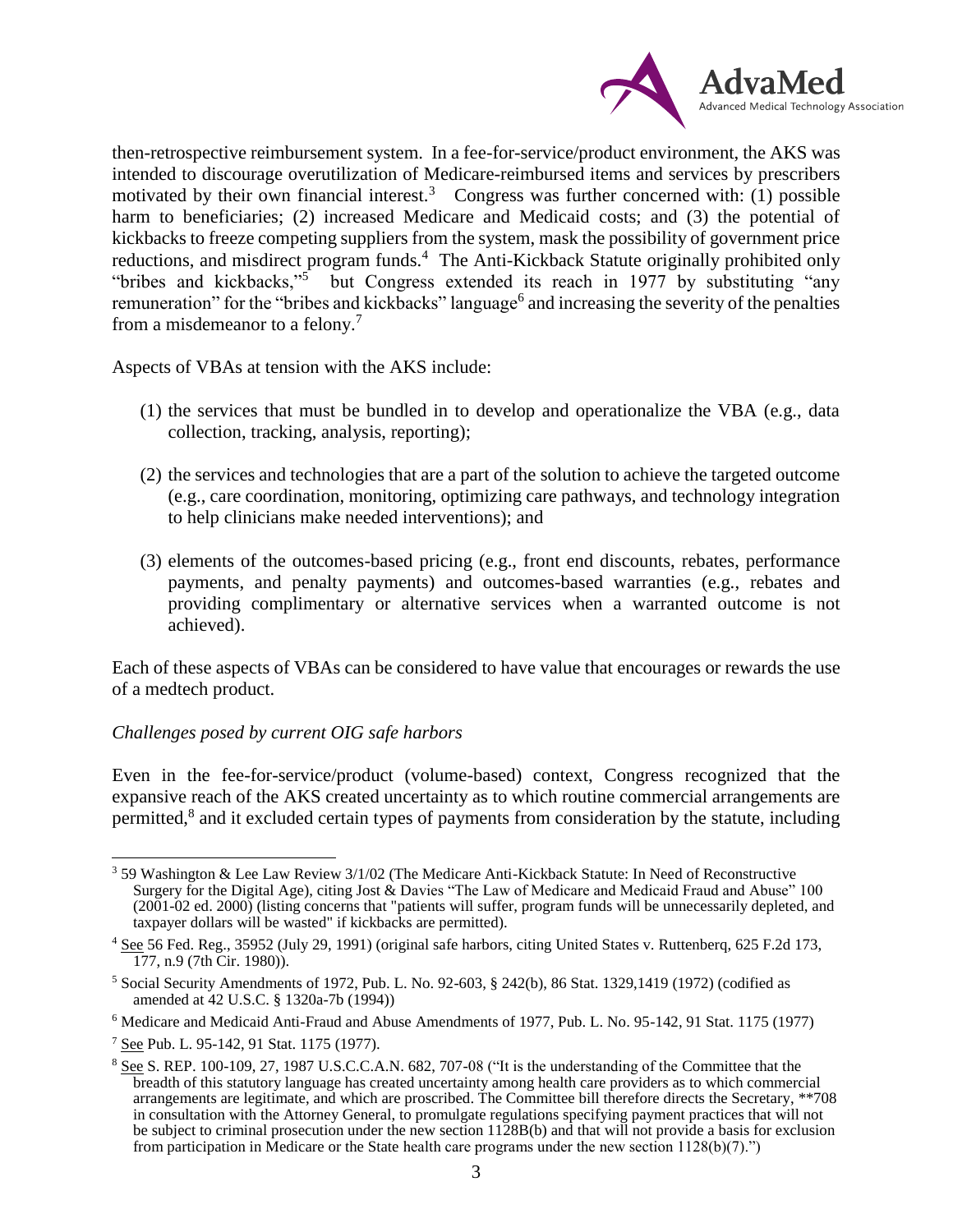

discounts.<sup>9</sup> However, when the Office of Inspector General (OIG) promulgated final implementing regulations, the "safe harbor" for discounts/rebates was very narrowly drawn.

OIG recognized in its December 2016 safe harbor rulemaking that "[t]he transition from volume to value-based and patient-centered care requires new and changing business relationships among health care providers," and assured that "we will use our authorities, as appropriate, to promote arrangements that fulfill the goals of better care and smarter spending."<sup>10</sup> Both the Inspector General and the Chief Counsel to the Inspector General have also indicated that OIG is interested in exploring ways to permit greater flexibility for value-based arrangements, while still guarding against the problems that the fraud and abuse laws were designed to prevent.

AdvaMed and other commenters requested OIG to create new safe harbors or revise existing safe harbors to accommodate value-based arrangements because the breadth of the anti-kickback statute is inappropriately deterring manufacturers, providers, payors and others in the health care industry from engaging in beneficial value-based arrangements to help improve care, reduce costs and improve the patient experience. As we and other commenters have pointed out, many of the barriers faced by parties desiring to enter into value-based arrangements stem from provisions contained in existing safe harbors that have not been updated to accommodate new and innovative technologies or clearly and appropriately consider the numerous changes in health care payment and reimbursement occurring since they were originally adopted. Thus, the existing safe harbors effectively discourage progressive arrangements and undermine the general trend toward valuebased health care.

For example, numerous provisions of the discount safe harbor are focused on making sure that buyers which report their costs on a cost report appropriately reflect the discounted price on such report. While such a requirement may have made sense when the discount safe harbor was originally adopted, the reality of today's reimbursement system is that it is extremely rare for providers to be paid based upon their costs, even where they continue to report such costs on a cost report. As such, the fraud and abuse risks stemming from incorrect reporting of such costs are much less significant than they once were. Even so, the discount safe harbor continues to contain provisions that could be interpreted to exclude from protection discounts under various valuebased pricing arrangements to which these criteria are not applicable or for which these criteria cannot be satisfied. For example, a cost-reporting buyer must earn a discount "based on purchases of that same good or service bought within a single fiscal year of the buyer," and the buyer must "claim the benefit of the discount in the fiscal year in which the discount is earned or the following year."<sup>11</sup> It may not be possible to satisfy these criteria for an outcomes-based rebate that is determined to be payable more than a year after a buyer's purchase of the relevant product, due to the need to measure patients' clinical outcomes over a longer timeframe. Due to these and similar limitations on the discounts that qualify for safe harbor protection, parties may decide that the benefits of entering into such arrangements do not outweigh the risks of potentially being accused of violating the anti-kickback statute, with enormous potential liabilities under the False Claims

<sup>9</sup> 42 U.S.C. § 1320a-7b(b)(3).

<sup>&</sup>lt;sup>10</sup> "Medicare and State Health Care Programs: Fraud and Abuse; Revisions to the Safe Harbors Under the Anti-Kickback Statute and Civil Monetary Penalty Rules Regarding Beneficiary Inducements," 81 Fed. Reg. 88368, 88370 (Dec. 7, 2017).

 $11$  42 C.F.R. § 1001.952(h)(1)(ii).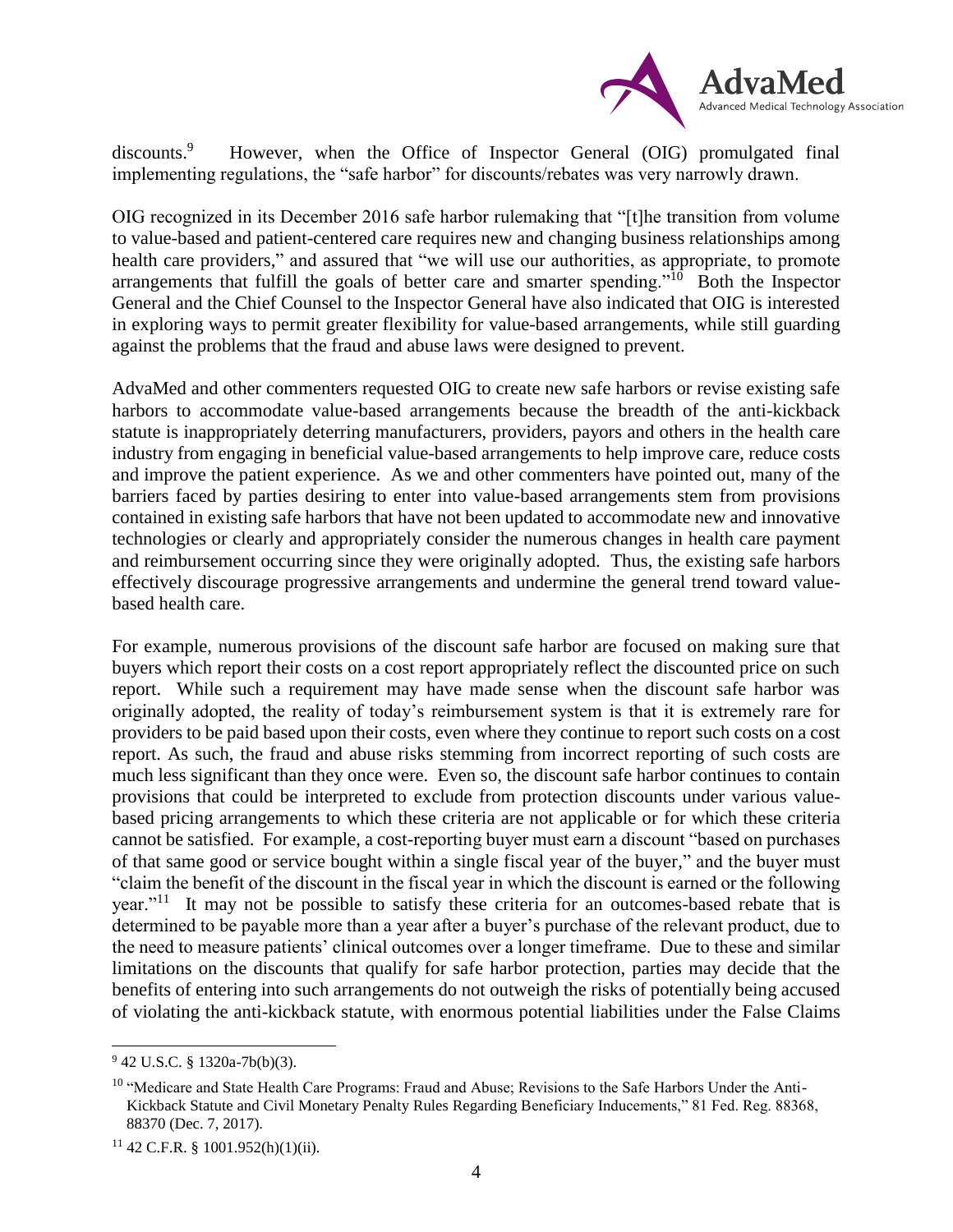

Act, as a consequence of doing so.<sup>12</sup> Such decisions are particularly unfortunate where patients and/or the health care system as a whole could stand to greatly benefit from the value-based proposal in question.

Other existing safe harbors also inhibit beneficial value-based arrangements. For example, the warranty safe harbor precludes a seller from paying providers for "any medical, surgical, or hospital expense incurred by a beneficiary other than for the cost of the item itself." This requirement could be read to preclude sellers from agreeing to pay for an alternative therapy (e.g., surgery) if a warranted clinical outcome from using the manufacturer's product were not achieved—clearly at odds with the goals of value-based care. Indeed, a manufacturer putting such an arrangement into place could face allegations that it has violated the anti-kickback statute (and, as a result, the False Claims Act) simply because of having stood behind its product through such a warranty.

In addition to aspects of the existing safe harbors that are out-of-date, we note that many courts' treatment of certain safe harbor requirements has further confused the issues, compounding the risk for our member companies. For example, in one case, a Federal district court declined to apply the discount safe harbor to protect discounts provided by a manufacturer to a buyer/supplier because there was no showing "that [the buyer] has provided certain information concerning the discounts to a government agency pursuant to its request"—even though there had been no allegation that any governmental agency had ever made such a request, as necessary to trigger such disclosure obligation for the charge-based buyer at issue under the discount safe harbor.<sup>13</sup> Similar cases have been noted by other commenters. 14

*AdvaMed proposals to modernize legal frameworks to support value-based arrangements*

### **I. Prioritize the creation of new value-based AKS safe harbors that can integrate all contributors to health care into value-based arrangements.**

To maximize the potential of value-based health care, a goal that is shared among lawmakers, industry, and consumers of health care alike -- we need to integrate all of the contributors to health care, including medtech manufacturers, who can play a pivotal role in delivering solutions to help physicians and hospitals meet the triple aim of achieving better outcomes, lowering costs, and improving the patient experience. The Administration should prioritize the OIG's development of value-based safe harbors in its work plan and allocate additional resources to the OIG if needed to accomplish this.

In response to last year's OIG annual solicitation for new or revised safe harbors, AdvaMed and several other commenters submitted comments identifying various appropriate and beneficial arrangements to provide value-based care that require greater clarity and certainty than what

<sup>&</sup>lt;sup>12</sup> Other aspects of the discount safe harbor which inappropriately prevent value-based pricing arrangements are detailed in the letter we submitted last year, as well as in other commenters' letters.

<sup>&</sup>lt;sup>13</sup> United States ex rel. Herman et al. v. Coloplast Corp. et al., C.A. No. 11-12131-RWZ, Opinion and Order at 3 (D. Mass, Aug. 24, 2016).

<sup>&</sup>lt;sup>14</sup> See, *e.g.*, letter of the Pharmaceutical Research and Manufacturers of America, dated Feb. 27, 2017, submitted to OIG via Regulations.gov in response to last year's annual solicitation, at 5-6, *available at*  [https://www.regulations.gov/document?D=HHSIG-2017-0001-0007.](https://www.regulations.gov/document?D=HHSIG-2017-0001-0007)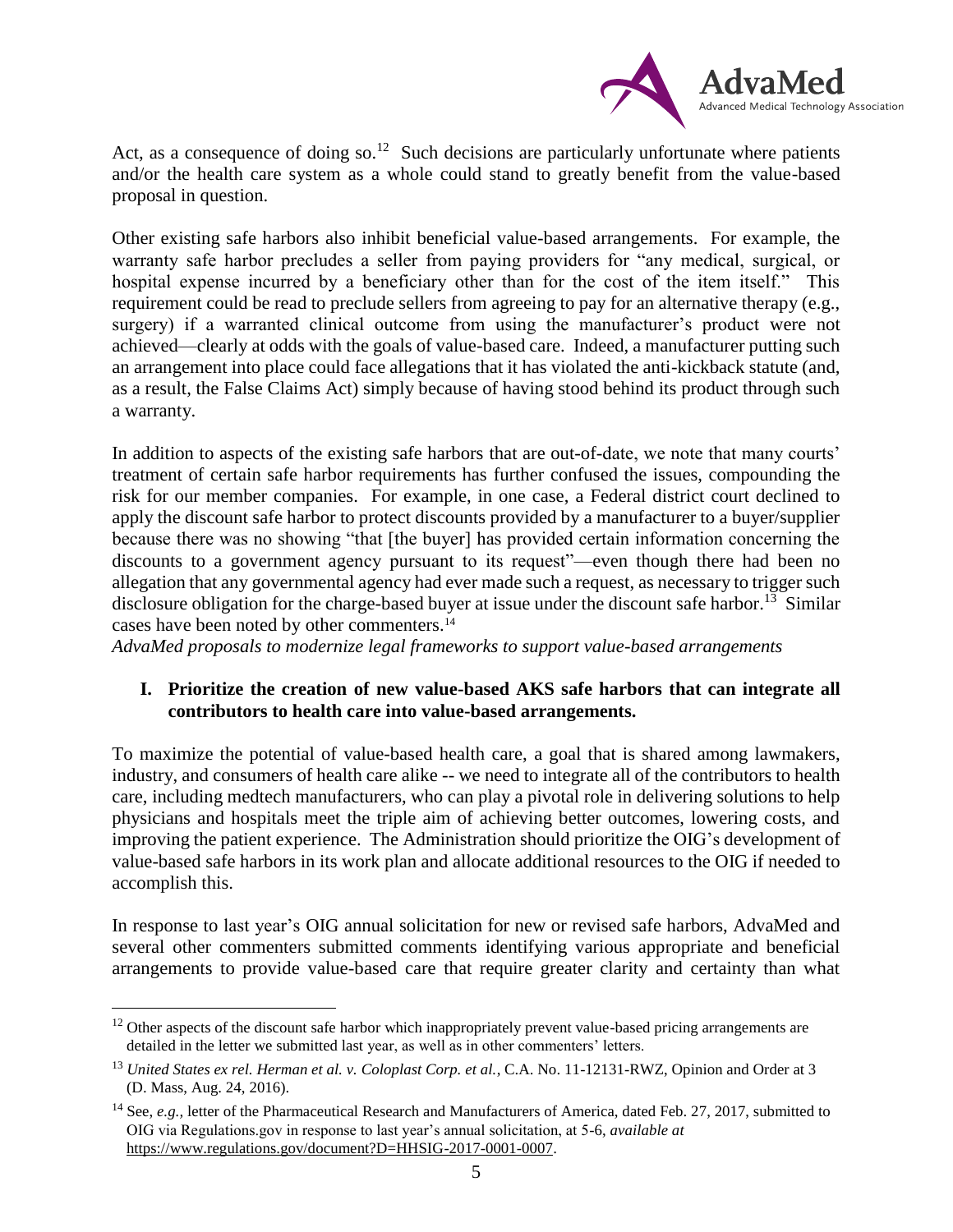

current fraud and abuse laws provide.<sup>15</sup> In AdvaMed's case, we proposed text for two new safe harbors for value-based arrangements: one relating to value-based pricing arrangements, and the other to value-based warranty arrangements<sup>16</sup> These are revised versions of the two safe harbors that we proposed in 2017.<sup>17</sup> These proposed AKS Safe Harbors would protect arrangements where contributors to health care can share accountability for achieving clinical outcomes and the total cost of care for a patient or population. Our submission of proposed text for these new safe harbors was intended to provide concrete criteria that, if satisfied, would allow interested parties to engage in such arrangements, subject to appropriate fraud and abuse safeguards. Notably, while the safe harbors we proposed would be available to manufacturers, they would also be open to other buyers and sellers of items and services reimbursable under Federal health care programs, including payors such as Medicare Advantage and Part D plans. AdvaMed appreciates the interest that OIG expressed in our proposals, and its willingness to discuss them further.

The AdvaMed proposed Value-Based Pricing Arrangements Safe Harbor would allow for price adjustment (e.g., front end discount, rebate, performance / incentive payment) based on the achievement of a measurable outcome (clinical, cost or patient experience). Our proposed Value-Based Warranty Safe Harbor would allow manufacturers of products to make certain clinical and/or cost outcome assurances and provide an appropriate remedy if such outcomes are not achieved. In other words, the outcome warranty would allow a manufacturer to share risk by providing a payment, item, or service when a targeted clinical or economic outcome is not realized. In other words, the outcome warranty would allow a manufacturer to share risk by providing a payment, item, and/or service when a targeted clinical or economic outcome is not realized. Both proposed safe harbors would allow for the bundling of Value-Based Services, which are limited to software, equipment, analysis, information and services provided for one of the following purposes:

(1) determining the terms of the VBA;

 $\overline{a}$ 

- (2) operationalizing the VBA (measuring, collecting, calculating, or reporting metrics and the resulting pricing adjustment or warranty remedy);
- (3) optimizing the effectiveness and clinical utility of reimbursable items or services; or
- (4) otherwise achieving clinical and/or cost outcomes on which the VBA is based.

The proposed safe harbors include many features of the existing discount and warranty safe harbors but are cast in terms appropriate for value-based arrangements within today's health care reimbursement system, using provisions less likely to cause confusion regarding their requirements.

In the common scenario of a hospital purchasing a medical device, a manufacturer's provision of value-based services to help the hospital's patients who use the device achieve clinical goals is

<sup>15</sup> *See, e.g.*, AdvaMed letter dated Feb. 26, 2018, submitted via Regulations.gov, *available at* [https://www.advamed.org/sites/default/files/resource/advamed\\_2018\\_aks\\_safe\\_harbor\\_proposals\\_for\\_value](https://www.advamed.org/sites/default/files/resource/advamed_2018_aks_safe_harbor_proposals_for_value-based_arrangements_0.pdf)based arrangements 0.pdf.

<sup>&</sup>lt;sup>16</sup> We also noted that we were also open to modifying existing safe harbors as an alternative way to clarify the regulatory status of beneficial value-based arrangements and reduce current barriers inhibiting the adoption of such arrangements. We remain open to either approach.

<sup>17</sup> AdvaMed letter dated Feb. 27, 2017, submitted via Regulations.gov, *available at* https://www.advamed.org/sites/default/files/resource/advamed\_letter\_to\_oig\_re\_aks\_safe\_harbor\_proposals\_for [value-based\\_arrangements\\_20170227.pdf](https://www.advamed.org/sites/default/files/resource/advamed_letter_to_oig_re_aks_safe_harbor_proposals_for_value-based_arrangements_20170227.pdf)